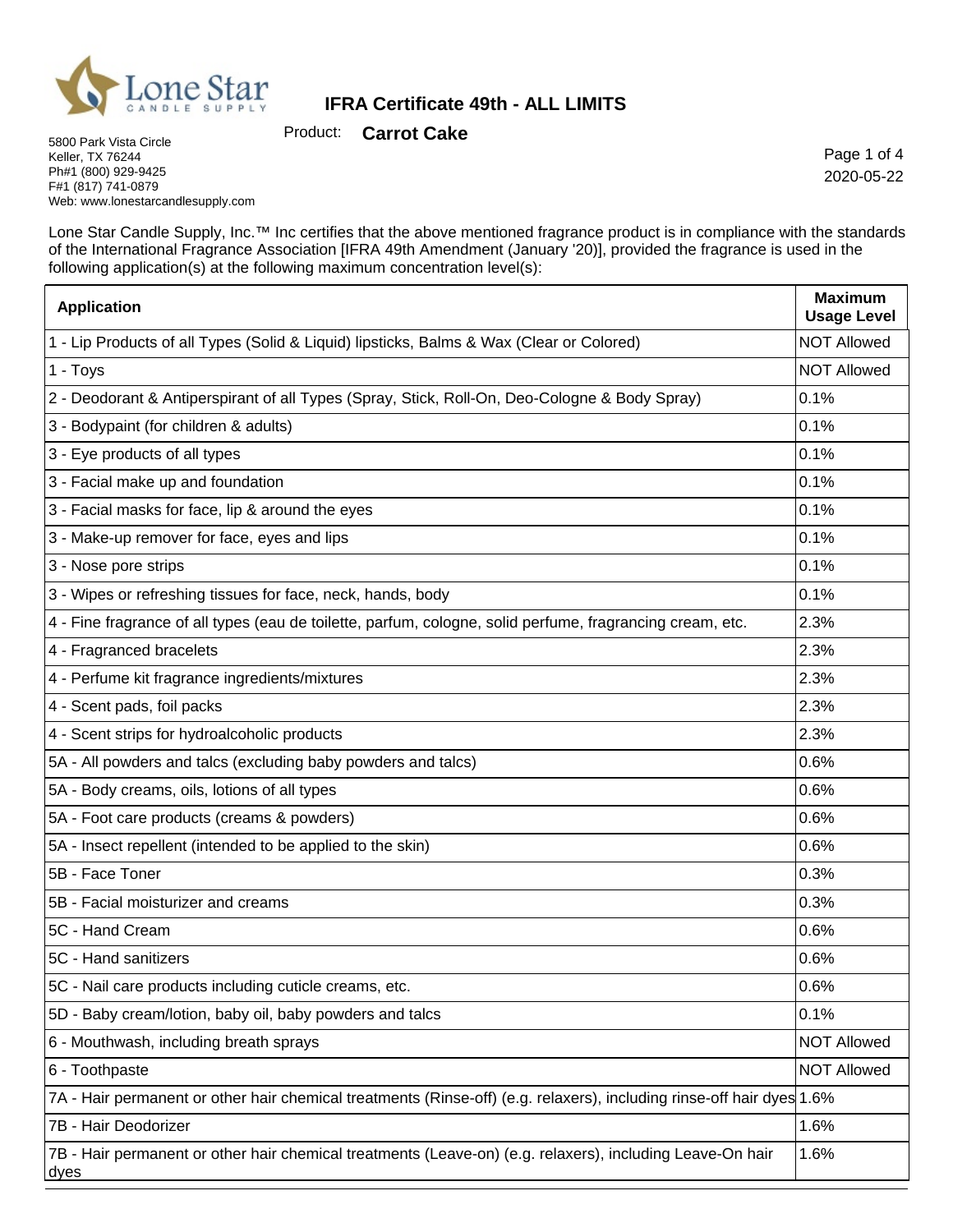

Product: **Carrot Cake**

5800 Park Vista Circle Keller, TX 76244 Ph#1 (800) 929-9425 F#1 (817) 741-0879 Web: www.lonestarcandlesupply.com

Page 2 of 4 2020-05-22

| <b>Application</b>                                                                                                                             | <b>Maximum</b>             |
|------------------------------------------------------------------------------------------------------------------------------------------------|----------------------------|
|                                                                                                                                                | <b>Usage Level</b><br>1.6% |
| 7B - Hair sprays of all types (pumps, aerosol sprays, etc.)                                                                                    |                            |
| 7B - Hair styling aids Non-Sprays (mousse, gels, leave in conditioners)                                                                        | 1.6%                       |
| 7B - Shampoo - Dry (waterless shampoo)                                                                                                         | 1.6%                       |
| 8 - Baby Wipes                                                                                                                                 | 0.1%                       |
| 8 - Intimate wipes                                                                                                                             | 0.1%                       |
| 8 - Tampons                                                                                                                                    | 0.1%                       |
| 8 - Toilet Paper (wet)                                                                                                                         | 0.1%                       |
| 9 - All depilatories (including facial) and waxes for mechanical hair removal                                                                  | 4.6%                       |
| 9 - Baby wash, bath, shampoo                                                                                                                   | 4.6%                       |
| 9 - Bar Soap                                                                                                                                   | 4.6%                       |
| 9 - Bath gels, foams, mousses, salts, oils and other products added to bathwater                                                               | 4.6%                       |
| 9 - Body washes and shower gels of all types                                                                                                   | 4.6%                       |
| 9 - Cleanser for face, eyes and lips                                                                                                           | 4.6%                       |
| 9 - Conditioner (rinse-off)                                                                                                                    | 4.6%                       |
| 9 - Foot care products (feet are placed in a bath for soaking)                                                                                 | 4.6%                       |
| 9 - Liquid soap                                                                                                                                | 4.6%                       |
| 9 - Shampoo of all type                                                                                                                        | 4.6%                       |
| 9 - Shampoos for pets                                                                                                                          | 4.6%                       |
| 9 - Shaving creams of all types (stick, gels, foams, etc.)                                                                                     | 4.6%                       |
| 10A - Dry cleaning kits                                                                                                                        | 4.6%                       |
| 10A - Fabric softeners of all types including fabric softener sheets                                                                           | 4.6%                       |
| 10A - Floor wax                                                                                                                                | 4.6%                       |
| 10A - Fragranced oil for lamp ring, reed diffusers, pot-pourri, etc.                                                                           | 4.6%                       |
| 10A - Hand dishwashing detergent (including concentrates)                                                                                      | 4.6%                       |
| 10A - Hand wash laundry detergent (including concentrates)                                                                                     | 4.6%                       |
| 10A - Hard surface cleaners of all types (bathroom and kitchen cleansers, furniture polish, etc.)                                              | 4.6%                       |
| 10A - Household cleaning products, leather cleaning wipes, stain removers, fabric enhancing sprays,                                            | 4.6%                       |
| 10A - Household cleaning products, other types including fabric cleaners, soft surface cleaners, carpet<br>cleaners, furniture polishes sprays | 4.6%                       |
| 10A - Household cleaning products, treatment products for textiles (starch sprays, fabric treated with<br>fragrances after wash, deodorizers)  | 4.6%                       |
| 10A - Laundry pre-treatment of all types (e.g. paste, sprays, sticks)                                                                          | 4.6%                       |
| 10A - Machine laundry detergents with skin contact (e.g. liquids, powders) including concentrates                                              | 4.6%                       |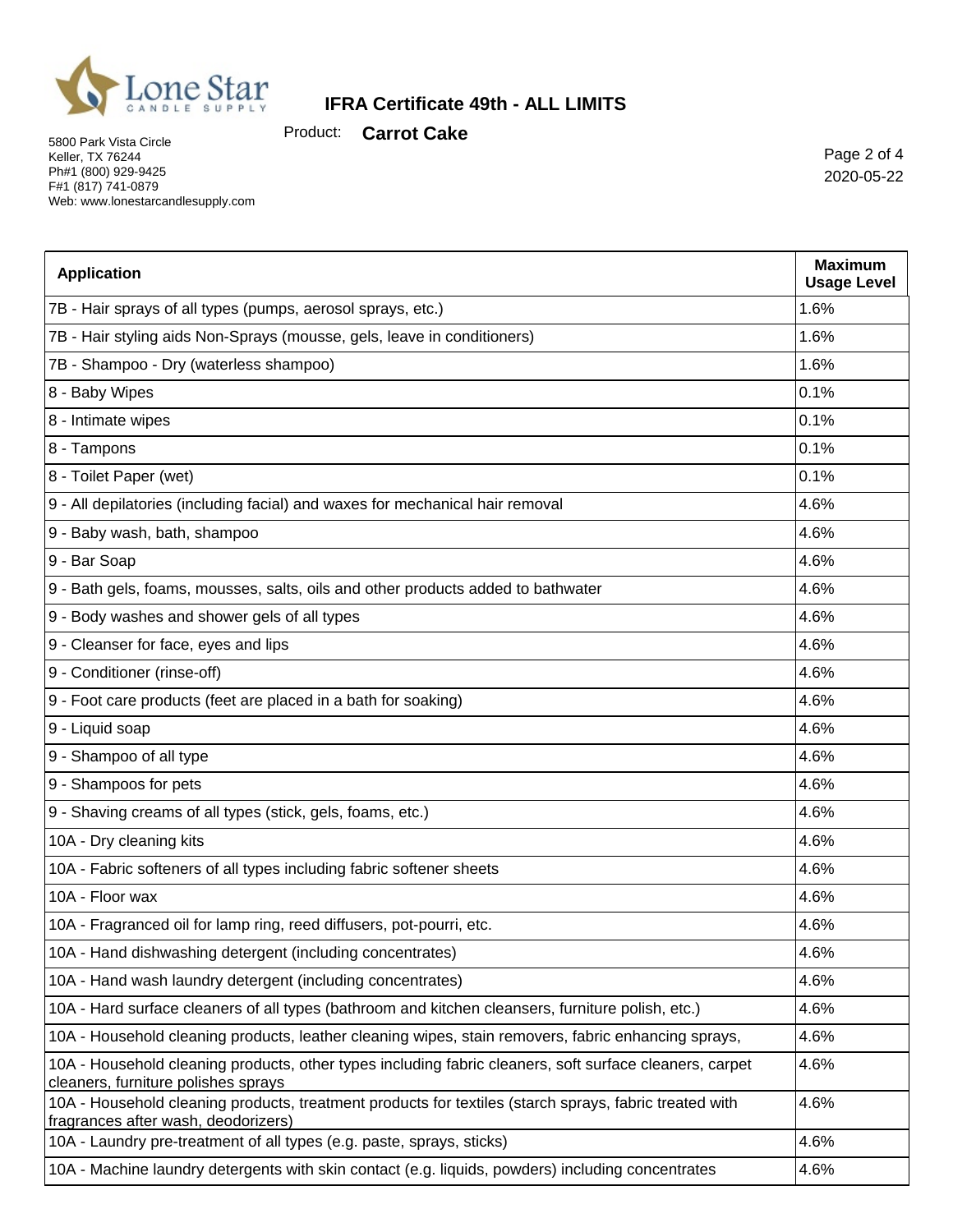

Product: **Carrot Cake**

5800 Park Vista Circle Keller, TX 76244 Ph#1 (800) 929-9425 F#1 (817) 741-0879 Web: www.lonestarcandlesupply.com

Page 3 of 4 2020-05-22

| <b>Application</b>                                                                                                                  | <b>Maximum</b><br><b>Usage Level</b> |
|-------------------------------------------------------------------------------------------------------------------------------------|--------------------------------------|
| 10A - Odored distilled water (that can be added to steam irons)                                                                     | 4.6%                                 |
| 10A - Toilet seat wipes                                                                                                             | 4.6%                                 |
| 10B - Aerosol/spray insecticides                                                                                                    | 17.0%                                |
| 10B - Air freshener sprays, including aerosol and pump                                                                              | 17.0%                                |
| 10B - Sprays (of all types) applied to animals                                                                                      | 17.0%                                |
| 11A - Adult incontinence pant, pad                                                                                                  | 0.1%                                 |
| 11A - Diapers (baby & adult)                                                                                                        | 0.1%                                 |
| 11A - Feminine hygiene conventional pads, liners, interlabial pads                                                                  | 0.1%                                 |
| 11A - Toilet paper (dry)                                                                                                            | 0.1%                                 |
| 11B - Facial masks (paper/protective) e.g. surgical masks not used as medical device                                                | 0.1%                                 |
| 11B - facial tissues (dry tissues)                                                                                                  | 0.1%                                 |
| 11B - Fertilizers, Solid (pellet or powder)                                                                                         | 0.1%                                 |
| 11B - Napkins                                                                                                                       | 0.1%                                 |
| 11B - Paper towels                                                                                                                  | 0.1%                                 |
| 11B - Scented socks, gloves                                                                                                         | 0.1%                                 |
| 11B - Tights with moisturizers                                                                                                      | 0.1%                                 |
| 11B - Wheat bags                                                                                                                    | 0.1%                                 |
| 12 - Air delivery systems                                                                                                           | 52.0%                                |
| 12 - Air fresheners and fragrancing of all types (Concentrated Aerosol metered doses, plug-ins, closed<br>systems, solid substrate) | 52.0%                                |
| 12 - Air fresheners and fragrancing of all types (incense, liquid refills (Cartridge), air freshening crystals)                     | 52.0%                                |
| 12 - Air fresheners and fragrancing of all types (membrane delivery, electical, powders, fragrancing sachets) 52.0%                 |                                      |
| 12 - Candles of all types (including encased)                                                                                       | 52.0%                                |
| 12 - Cat litter                                                                                                                     | 52.0%                                |
| 12 - Cell phone cases                                                                                                               | 52.0%                                |
| 12 - Deodorizers/maskers not intended for skin contact (e.g. fabric drying machine deodorizers, carpet<br>powders)                  | 52.0%                                |
| 12 - Dishwash detergent and deodorizers - for Machine Wash                                                                          | 52.0%                                |
| 12 - Fuels                                                                                                                          | 52.0%                                |
| 12 - Insecticides (e.g. mosquito coil, paper, electrical, for clothing) excluding aerosols/sprays                                   | 52.0%                                |
| 12 - Joss sticks or incense sticks                                                                                                  | 52.0%                                |
| 12 - Laundry detergents with minimal skin contact (e.g. liquid tabs, pods)                                                          | 52.0%                                |
| 12 - Olfactive Board Games                                                                                                          | 52.0%                                |